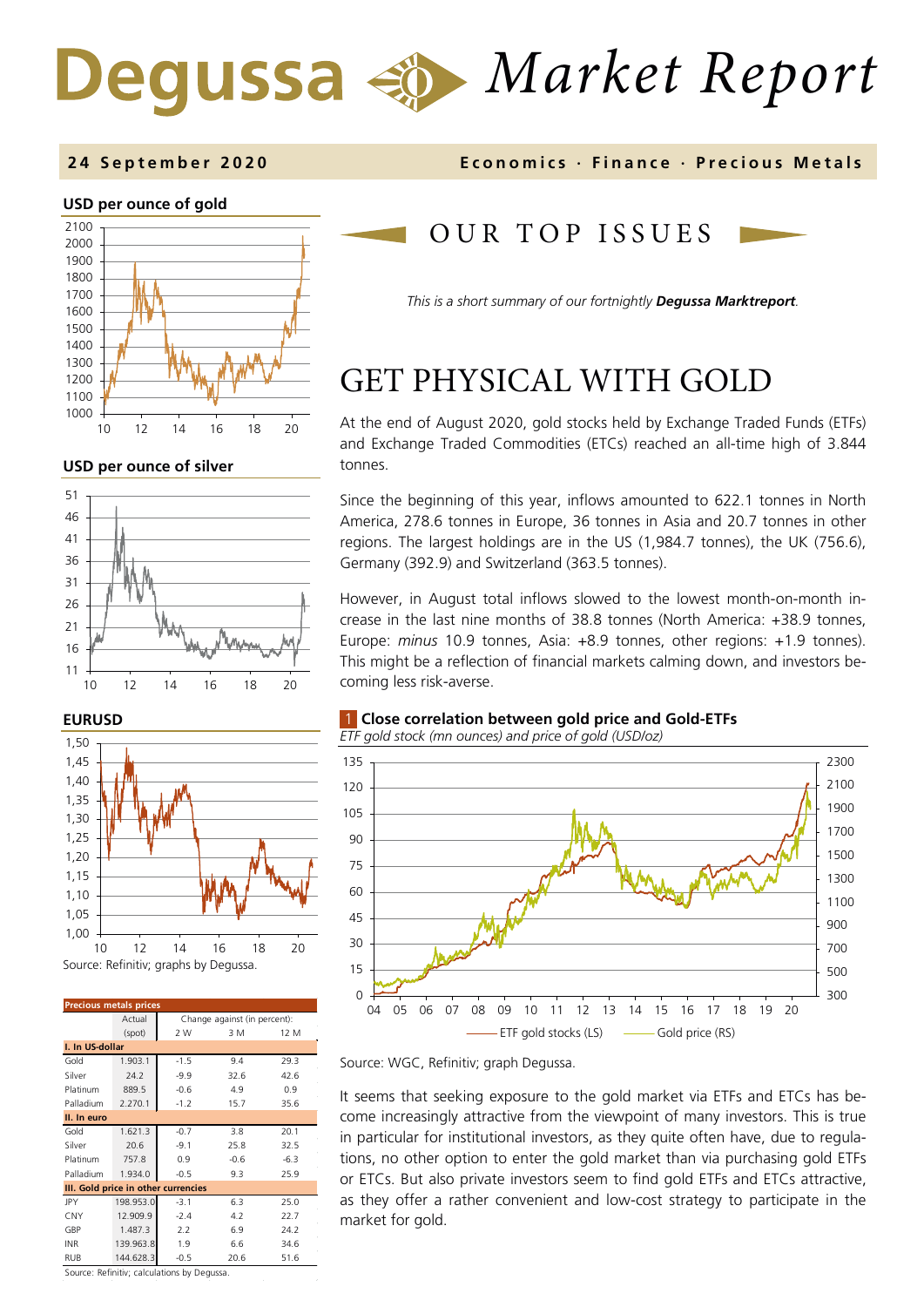### 2 24 September 2020

### **Precious metal prices (USD/oz) in the last 7 years**



It is interesting to see that there has been a rather positive and close relation been the gold stocks held by ETFs/ETCs and the price of the yellow metal (see figure 1). This clearly begs the question of causality: Do price changes in gold induce changes in the demand for ETFs/ETCs? Or is the reverse true: Do changes in the demand for ETFs and ETCs induce changes in the price of gold?

There is probably no easy answer to this question. But given the latest inflows into gold ETCs and ETCs, it should be clear that these financial vehicles have become increasingly important players in the gold market. They have not only simplified and broadened access to the gold market; they also have lowered the costs of trading gold.

However, investors should be aware that the risk profile of holding physical gold (in the form of bars and coins) is rather different from investing in gold ETFs/ETCs. If you hold physical gold (in, say, a safe deposit box outside the banking system), you are not exposed to the risks that typically come with ETFs and ETCs – such as, for instance, counterparty risk, the risk of discrepancies between the physical gold price and an ETF/ETC share, risk that losses may occur from actively managed ETFs/ETCs, the risk that redemptions may be subject to postponements, etc.

If the investor is interested in benefitting from gold price changes, and if they are not concerned by other risk factors, purchasing ETFs and ETCs are certainly a proper way to put this strategy into practice. If, however, the investor wishes to hedge against the conspicuous risks that come with today's world-wide paper money system, holding physical gold should be given priority.

### 2 **Rising monetary liquidity pushes gold price up**

*Price of gold (USD/oz) and US total liquidity (USD/bn)*



Source: WGC, Refinitiv; graph Degussa. \*Monetary base plus money stock M2 (adjusted for cash in circulation).

As a final note, gold has been an effective hedge against monetary inflation (see figure 2). From the beginning of 2000 until the middle of September 2020, the US "total monetary liquidity" has increased by around 350 per cent, and the price of gold has gained 570 per cent. While it may still be open for debate, we believe that the price of gold does not only compensate against inflation but also tends to reward the investor for credit risk, at least over the medium- to long-term. Against this backdrop, holding gold is effectively risk-reducing and return-enhancing for the long-term oriented investor.

Source: Refinitiv; graphs by Degussa.

15 16 17 18 19 20

450 650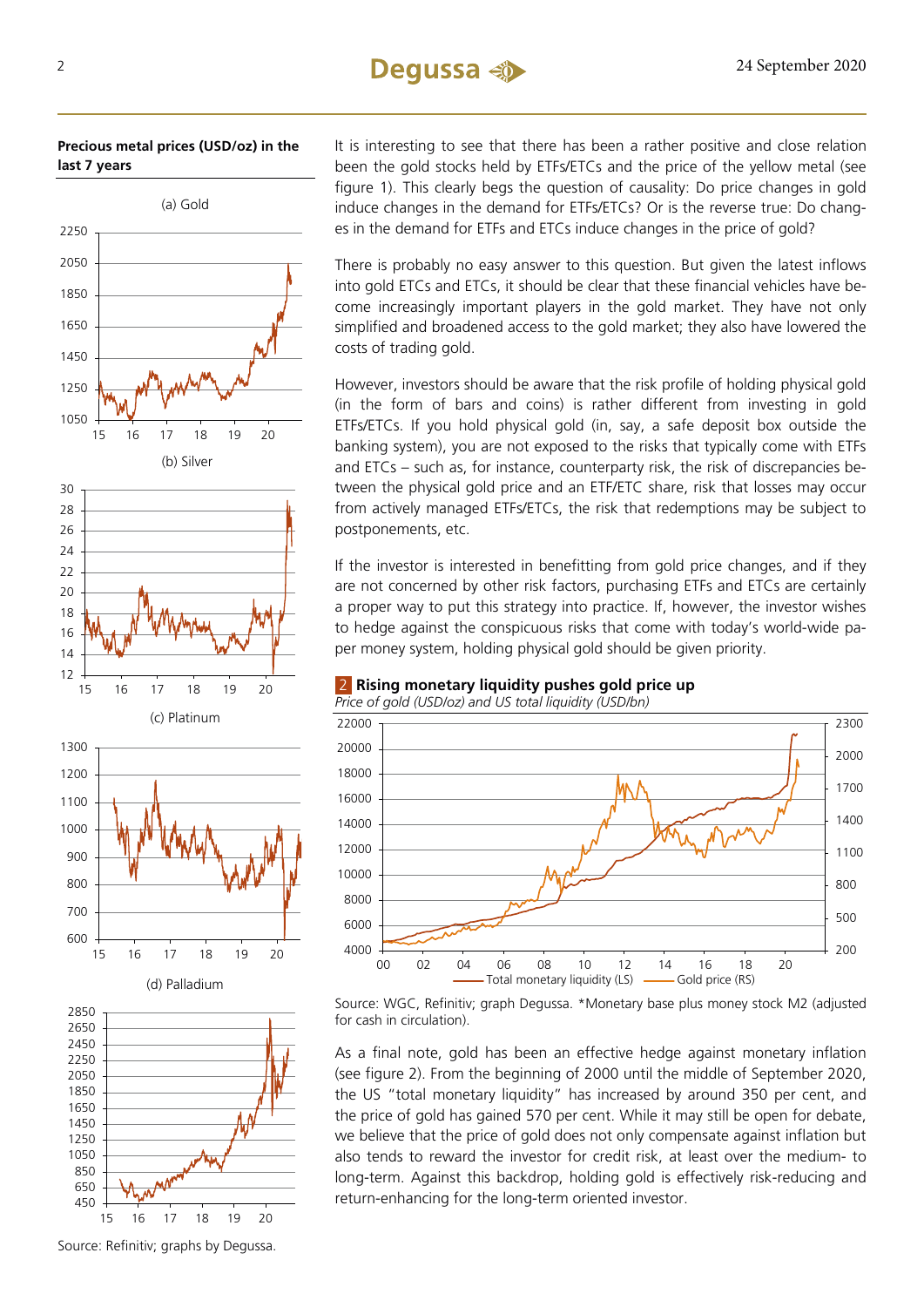### PRECIOUS METALS PRICES

**In US-Dollar per ounce**

|                          |            | Gold   |          | <b>Silver</b> |       | Platinum |        | Palladium     |  |
|--------------------------|------------|--------|----------|---------------|-------|----------|--------|---------------|--|
| I. Actual                | 1903.3     |        | 24.2     |               | 889.0 |          | 2270.2 |               |  |
| II. Gliding averages     |            |        |          |               |       |          |        |               |  |
| 10 days                  |            | 1945.8 |          | 26.7          |       | 935.5    | 2325.1 |               |  |
| 20 days                  |            | 1943.7 | 26.9     |               | 928.3 |          | 2282.1 |               |  |
| 50 days                  |            | 1937.2 | 25.5     |               |       | 920.5    | 2197.2 |               |  |
| 100 days                 |            | 1838.5 |          | 21.4          |       | 867.0    |        | 2055.7        |  |
| 200 days                 | 1717.9     |        | 19.0     |               | 868.6 |          | 2121.2 |               |  |
|                          |            |        |          |               |       |          |        |               |  |
| III. Estimates, mid 2020 | 2550<br>34 |        | 48<br>98 |               | 1059  |          | 2066   |               |  |
| (1)                      |            |        |          |               | 19    |          | $-9$   |               |  |
| <b>Band width</b>        | Low        | High   | Low      | High          | Low   | High     | Low    | High          |  |
|                          | 2310       | 2780   | 43.0     | 53.0          | 823   | 1295     | 1899   | 2299          |  |
| (1)                      | 21         | 46     | 77       | 119           | $-7$  | 46       | $-16$  | $\mathcal{I}$ |  |
|                          |            |        |          |               |       |          |        |               |  |
| V. Annual averages       |            |        |          |               |       |          |        |               |  |
| 2017                     | 1253       |        | 17.1     |               | 947   |          | 857    |               |  |
| 2018                     |            | 1268   |          | 15.8          |       | 880      | 1019   |               |  |
| 2019                     |            | 1382   | 16.1     |               |       | 862      | 1511   |               |  |

### **In Euro per ounce**

|                                            |                      | Gold               | <b>Silver</b>     |                     |                    | <b>Platinum</b>    | Palladium            |                   |
|--------------------------------------------|----------------------|--------------------|-------------------|---------------------|--------------------|--------------------|----------------------|-------------------|
| I. Actual                                  | 1621.7               |                    | 20.6              |                     | 757.5              |                    | 1934.4               |                   |
| II. Gliding averages                       |                      |                    |                   |                     |                    |                    |                      |                   |
| 10 days                                    |                      | 1645.3             | 22.6              |                     | 791.0              |                    | 1966.0               |                   |
| 20 days                                    |                      | 1641.5             | 22.8              |                     | 784.0              |                    | 1927.3               |                   |
| 50 days                                    |                      | 1646.3             | 21.7              |                     | 782.2              |                    | 1867.1               |                   |
| 100 days                                   | 1604.8               |                    | 18.6              |                     | 756.5              |                    | 1793.6               |                   |
| 200 days                                   | 1528.8               |                    | 16.8              |                     | 773.5              |                    | 1890.9               |                   |
| III. Estimates, mid 2020<br>(1)            | 2300<br>42           |                    | 43<br>110         |                     | 950<br>25          |                    | 1860<br>$-4$         |                   |
| <b>Band width</b><br>(1)                   | Low<br>2080<br>28    | High<br>2510<br>55 | Low<br>30.0<br>45 | High<br>47.9<br>132 | Low<br>740<br>$-2$ | High<br>1170<br>54 | Low<br>1710<br>$-12$ | High<br>2070<br>7 |
| V. Annual averages<br>2017<br>2018<br>2019 | 1116<br>1072<br>1235 |                    |                   | 15<br>13<br>14      |                    | 844<br>743<br>770  | 760<br>863<br>1350   |                   |

Source: Refinitiv; calculations and estimates Degussa. Numbers are rounded.

 $(1)$  On the basis of actual prices.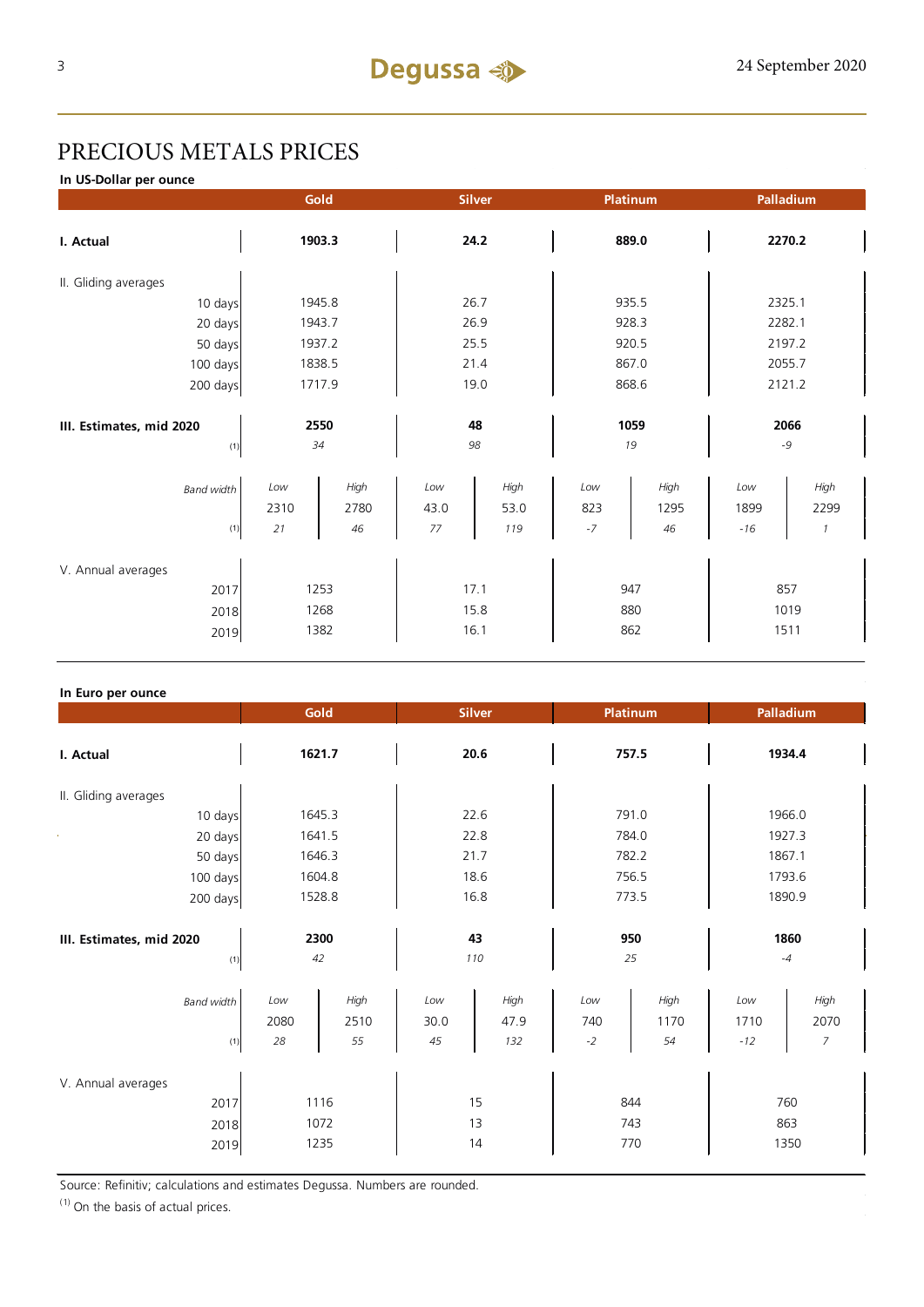### BITCOIN, PERFORMANCE OF VARIOUS ASSET CLASSES

### **Bitcoin in US dollars**



Source: Refinitiv; graph by Degussa.

### **Performance of stocks, commodities, FX and bonds**

(a) In national currencies (b) In euro

|                             | $-80 -60 -40 -20$ |         |        | 0   | 20  | 40   | 60   | 80 |
|-----------------------------|-------------------|---------|--------|-----|-----|------|------|----|
| S&P 500                     |                   |         |        |     | 1,6 |      |      |    |
| Nasdag                      |                   |         |        |     |     | 20,1 |      |    |
| Euro STOXX 50               |                   | $-14,5$ |        |     |     |      |      |    |
| <b>FTSE 100</b>             |                   | $-22,8$ |        |     |     |      |      |    |
| <b>DAX</b>                  |                   |         | -4,4   |     |     |      |      |    |
| Swiss MI                    |                   |         | $-2,2$ |     |     |      |      |    |
| Nikkei                      |                   |         | $-4,9$ |     |     |      |      |    |
| Hang Seng                   |                   | $-15,9$ |        |     |     |      |      |    |
| Bovespa                     |                   | $-16,1$ |        |     |     |      |      |    |
| Russia                      |                   |         | -4,9   |     |     |      |      |    |
| CRB Index                   |                   | $-20,4$ |        |     |     |      |      |    |
| Gold                        |                   |         |        |     |     |      | 25,4 |    |
| Silver                      |                   |         |        |     |     |      | 35,7 |    |
| Crude oil                   |                   | $-28,1$ |        |     |     |      |      |    |
| <b>EURUSD</b>               |                   |         |        |     | 4,7 |      |      |    |
| <b>EURJPY</b>               |                   |         |        |     | 0,7 |      |      |    |
| <b>EURGBP</b>               |                   |         |        |     | 8,5 |      |      |    |
| <b>EURCHF</b>               |                   |         | $-0,9$ |     |     |      |      |    |
| <b>USDCAD</b>               |                   |         |        |     | 2,5 |      |      |    |
| <b>USDGBP</b>               |                   |         | $-3,6$ |     |     |      |      |    |
| <b>USDJPY</b>               |                   |         | -3,7   |     |     |      |      |    |
| US gov't bond 7 - 10 yrs    |                   |         |        |     |     | 11,9 |      |    |
| US gov't bond 1 - 3 yrs     |                   |         |        |     | 3,0 |      |      |    |
| Euro gov't bond 7 - 10 yrs  |                   |         |        |     | 1,8 |      |      |    |
| Euro gov't bond 1 - 3 yrs   |                   |         | $-0,3$ |     |     |      |      |    |
| UK gov't bond 7 - 10 yrs    |                   |         |        |     | 4,5 |      |      |    |
| UK gov't bond 1 - 3 yrs     |                   |         |        |     | 1,0 |      |      |    |
| Japan gov't bond 7 - 10 yrs |                   |         |        | 0,0 |     |      |      |    |
| Japan gov't bond 1 - 3 yrs  |                   |         |        | 0,0 |     |      |      |    |



Source: Refinitiv; calculations by Degussa.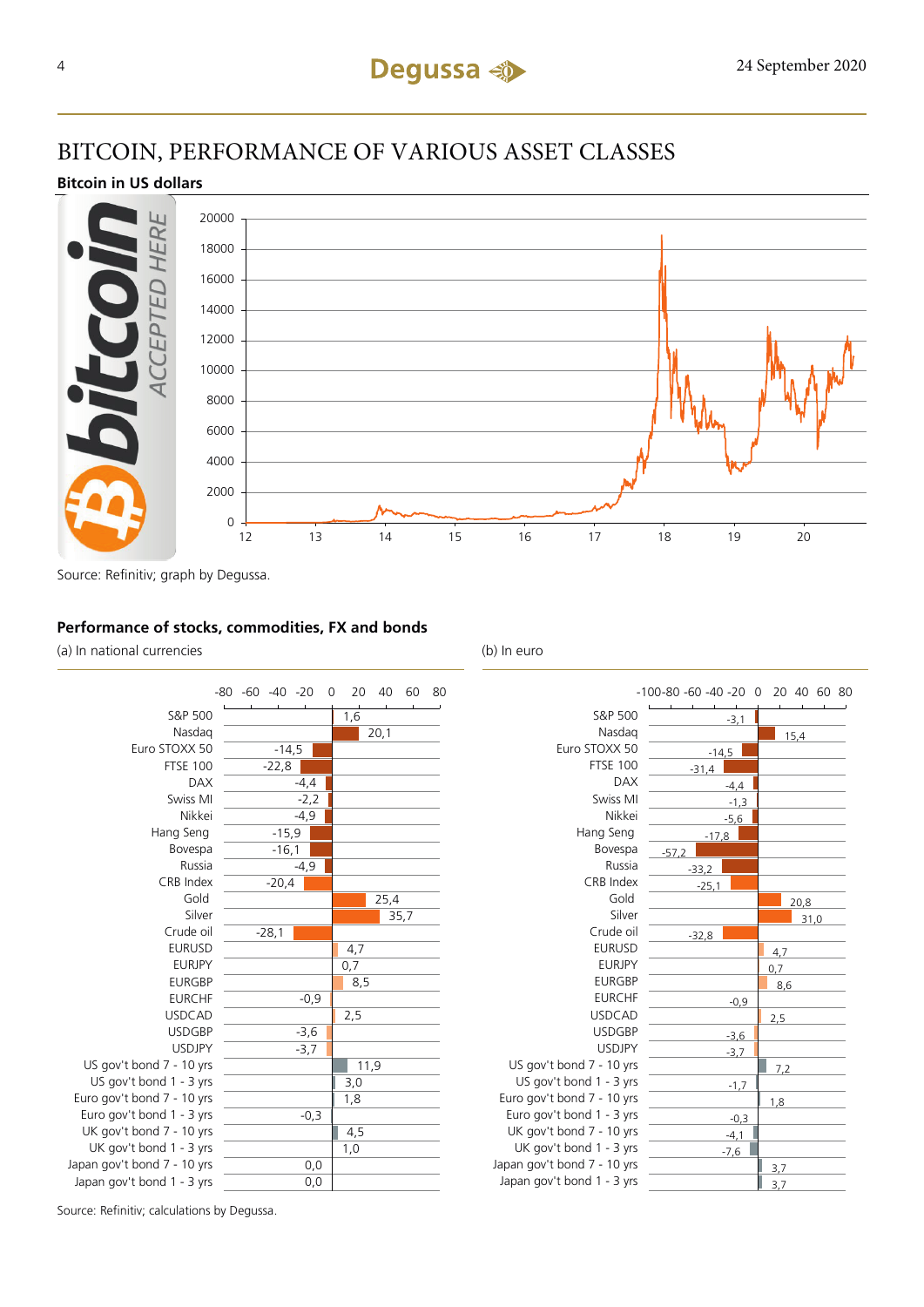### 24 September 2020 Get Physical With Gold 10 September 2020 The Inflation Threat And The Case For Gold 27 August 2020 We Need Sound Money To Regain and Defend Our Liberties 13 August 2020 Gold And Silver Prices Are Set To Trend Even Higher 30 July 2020 The Big Short In Official Currencies 16 July 2020 "World Gold Price" Hits A New Record 2 July 2020 Some Things You Need To Know About Money 4 June 2020 Gold in Times of Economic Crisis and Social Revolution 20 May 2020 First the Money Supply Shock, Then the Inflation Shock 7 May 2020 Be Aware of What Inflation Really Is 23 April 2020 The Undesirable Effects of the Corona-Virus Relief Package 9 April 2020 The Boom And Bust Theory That Does Not Crash 26 March 2020 With Mega Bail Outs, Governments Are The Big Winners 12 March 2020 The Truth About Money – Past, Present, Future 27 February 2020 Inflation Policy And Its Supporters 13 February 2020 Gold-ETFs Versus Physical Gold: Difference Matters 30 January 2020 Do Not Think The Era Of Boom And Bust Has Ended 23 January 2020 Bull Markets, No Bubble Markets: Gold And Silver In 2020 19 December 2019 The Inflation Sham 5 December 2019 Why the Feared Crash Keeps Us Waiting 21 November 2019 Asset Price Inflation and the Price of Gold 7 November 2019 ETFs Drive Gold Demand 24 October 2019 The Inflationary Supply Of Unbacked US Dollars And The Price Of Gold 10 October 2019 Let's Get Physical With Gold And Silver 26 September 2019 The US Dollar Beast 12 September 2019 The Inflationary Tide That Lifts all Boats but One 29 August 2019 The Disaster of Negative Interest Rate Policy 15 August 2019 The Gold Bull Market Is Back 1 August 2019 Gold And Silver Prices – Get Going! 19 July 2019 Facebook's Fake Money 4 July 2019 It Looks Like A Gold Bull Market, It Feels Like A Gold Bull Market – Maybe It Is A Gold Bull Market? 19 June 2019 Good Money, Bad Money—And How Bitcoin Fits In 6 June 2019 Gold Outshines The US Dollar 23 May 2019 The Boom That Will Have It Coming 9 May 2019 The Crusade Against Risk 25 April 2019 A Sound Investment Rationale for Gold 11 April 2019 Be Prepared For All Possibilities. The Case For Gold 28 March 2019 Sword of Damocles Over Asset Prices 14 March 2019 The Big Central Banks Increase the Case for Gold

**Articles in earlier issues of the** *Degussa Market Report*

Issue Content

The Degussa Marktreport (German) and the Degussa Market Report (English) are available at: **www.degussa-goldhandel.de/marktreport**